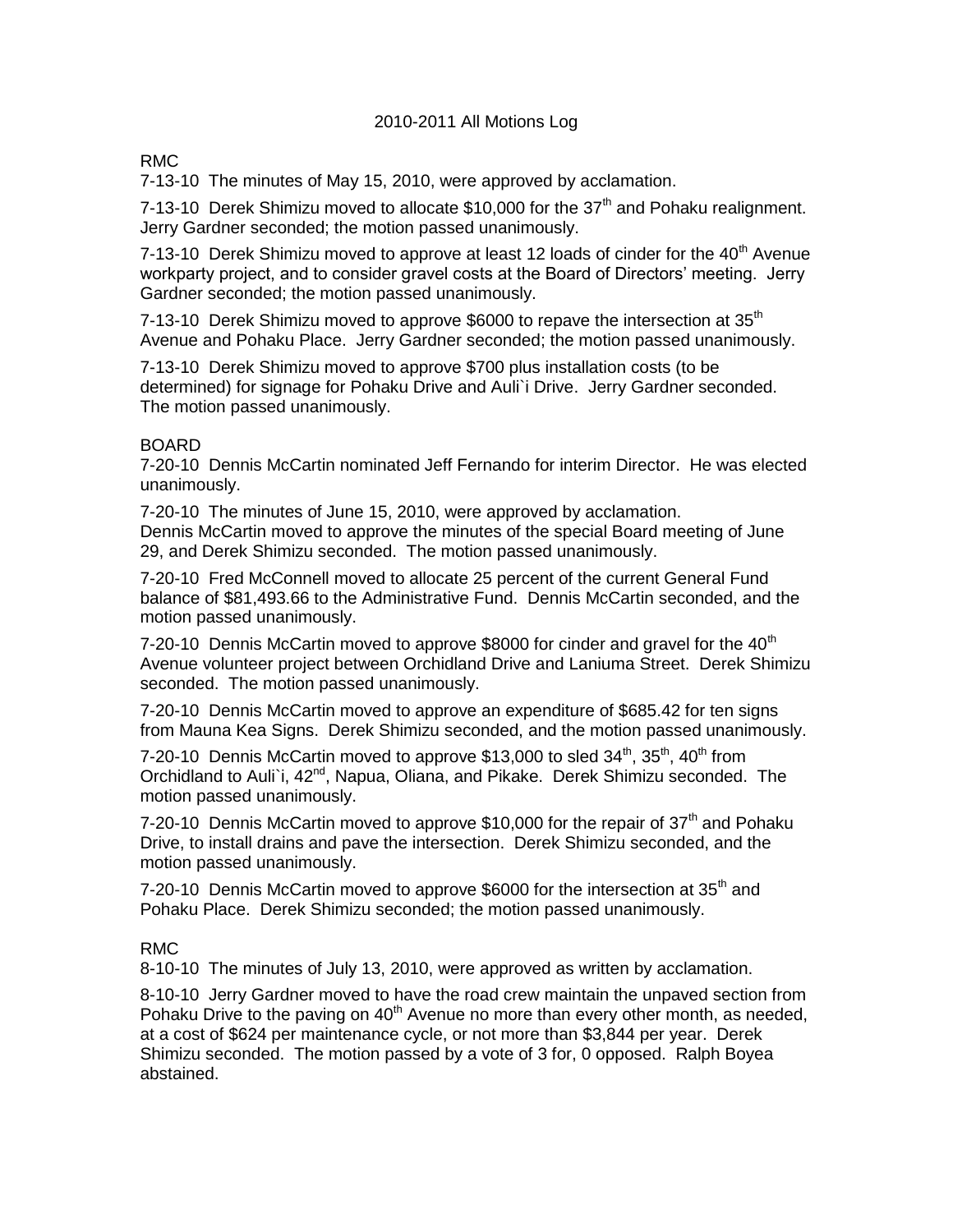8-10-10 Jerry Gardner moved to have the road crew maintain  $35<sup>th</sup>$  from Pohaku Place to Laniuma three times per year at a cost of \$315 per maintenance cycle, or \$1,890 per year. Derek Shimizu seconded. The motion passed by a vote of 3 for, 0 opposed. Ralph Boyea abstained.

# BOARD

8-17-10 The minutes of July 20, 2010, were approved by acclamation.

8-17-10 Amendment to Approved Minutes: At the OLCA Board meeting of August 17, 2010, the Directors agreed unanimously to insert an amendment into the minutes of June 29, 2010, that Roger Hawney, outgoing President, is removed from the bank signature cards and that Karen Doom, Accounts Payable and Receivable Clerk, has permission to make deposits and to review OLCA's account information.

8-17-10 Ralph Boyea moved to send the person who returned OLCA's lost bank deposit a thank you letter and \$25. Derek Shimizu seconded. The motion passed by a vote of 5 for, 1 abstention.

8-17-10 Fred McConnell moved to close the petty cash account, which has not been used in a year. Derek Shimizu seconded. The motion passed by a vote of 4 for, 2 abstentions.

# RMC

9-14-10 The minutes of August 10, 2010, were approved by acclamation.

9-21-10 Ralph Boyea moved to hold the Collections Policy in abeyance pending further discussion of these issues with the membership at the next membership meeting. Dennis McCartin seconded.

Fred McConnell proposed a friendly amendment to send the policy back to the Policy and Procedures Committee and bring their proposal to the Board before the membership meeting.

The friendly amendment was accepted and passed unanimously.

The motion as amended also passed unanimously.

9-21-10 Dennis McCartin moved to approve the minutes of August 17, 2010, as submitted. Ralph Boyea seconded; the motion passed unanimously.

# RMC

10-12-10 The minutes of September 14, 2010, were approved as written by acclamation.

10-19-10 The minutes of September 21, 2010, were approved as corrected by acclamation.

10-19-10 Derek Shimizu moved to approve the revised clear-cutting article to post on the website and to include in welcome packets. Dennis McCartin seconded; the motion passed unanimously.

10-19-10 Ralph Boyea moved to suspend all road work as of today (October 19). Dennis McCartin seconded; the motion passed unanimously.

10-19-10 Ralph Boyea moved to hold a special board meeting next Tuesday (October 26) at 5:30 p.m. Derek Shimizu seconded. The motion passed unanimously.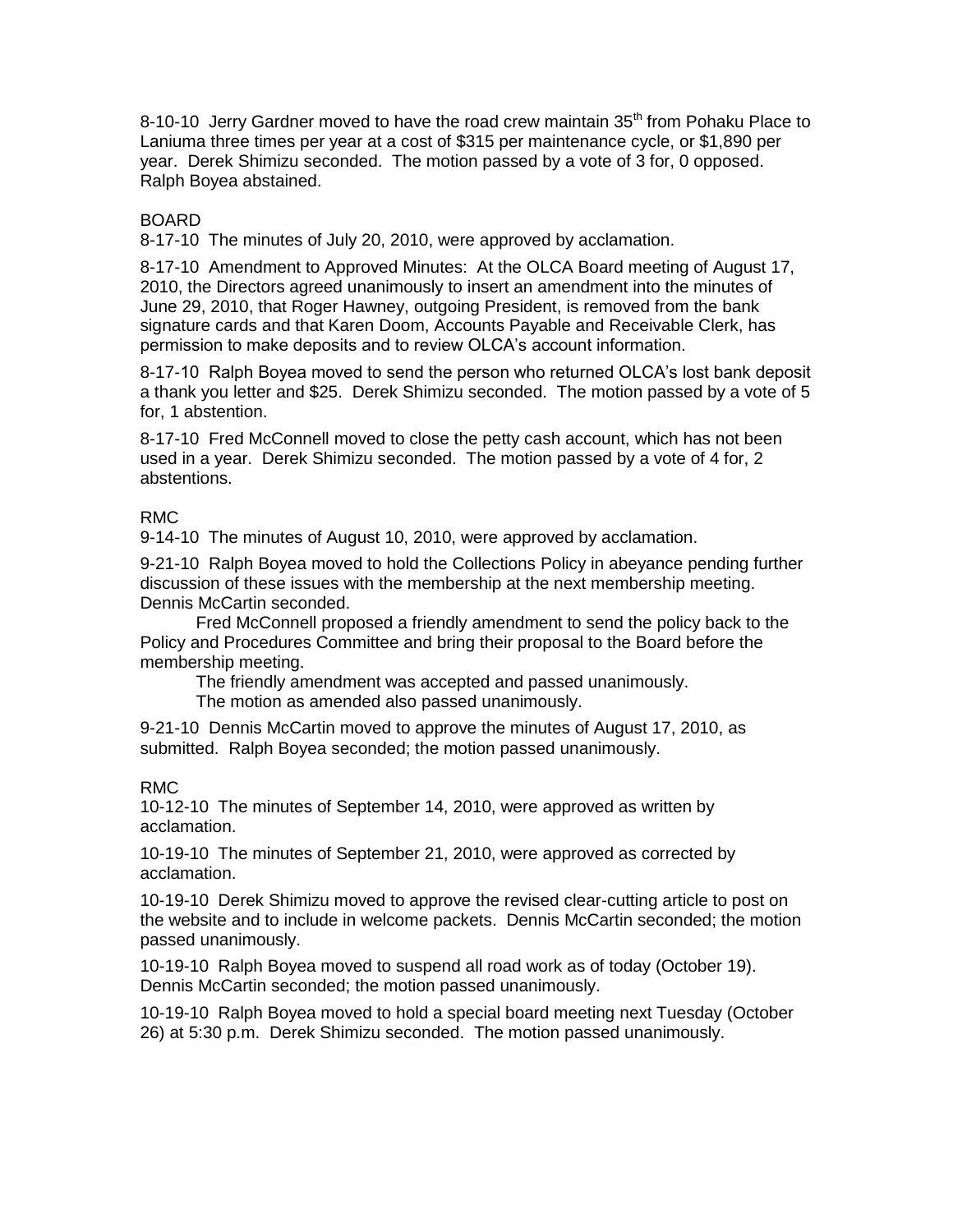### BOARD

10-26-10 Ralph Boyea moved to accept and file the executive session minutes of November 10, 2009; January 26, 2010; and June 15, 2010; as circulated. Dennis McCartin seconded all three motions, which were passed unanimously by the members present at those meetings.

10-26-10 Ralph Boyea moved to accept the minutes of the October 19, 2010, Board of Directors meeting, as circulated. Fred McConnell seconded. The motion passed unanimously.

10-26-10 Fred McConnell moved that corrective actions be taken to ensure that QuickBooks utilizes customer histories and reports. Dennis McCartin seconded. The motion passed unanimously.

10-26-10 Ralph Boyea moved, due to budgetary constraints, to suspend payments on the following budgeted items: \$3500 for fuel/oil; \$600 for trash; \$800 for small tools; and \$3000 for contingency. Dennis McCartin seconded the motion, which passed unanimously.

10-26-10 Ralph Boyea moved to reduce the amount budgeted for equipment maintenance and storage from \$7400 to \$1800. Fred McConnell seconded, and the motion passed unanimously.

10-26-10 Ralph Boyea moved to revert to the previous practice of paying 25 percent of the Road Manager's fee, or \$2100 of the budgeted \$8400, from the paving fund. Fred McConnell seconded, and the motion passed unanimously.

10-26-10 Ralph Boyea moved to transfer \$31,000 from the road maintenance fund back to the general fund; Marti Morishige seconded. The motion passed unanimously.

10-26-10 Ralph Boyea moved to transfer \$15,000 from the road maintenance checking account to road maintenance savings for the purpose of maintaining an emergency relief fund. Marti Morishige seconded, and the motion passed unanimously.

#### RMC

11-9-10 The minutes of October 12, 2010, were approved by acclamation.

# BOARD

11-16-10 Ralph Boyea moved to approve responses to letters from E.V. Rice and Ole Fulks. Derek Shimizu seconded, and the motion passed unanimously.

11-16-10 The minutes of October 26, 2010, were approved as circulated by acclamation.

11-16-10 Ralph Boyea moved to set aside the collections policy as currently written. Dennis McCartin seconded; the motion passed unanimously.

11-16-10 Ralph Boyea moved that the Board of Directors draft a simple, clear collections policy to collect fees owed in accordance with our Bylaws. Fred McConnell seconded. The motion passed unanimously.

11-16-10 Ralph Boyea moved to buy a load of gravel for volunteer projects. Derek Shimizu seconded. The motion passed by a vote of 4 for, 1 abstention.

#### SPECIAL MEMBERSHIP

11-27-10 The minutes of April 24, 2010, were approved by acclamation**.**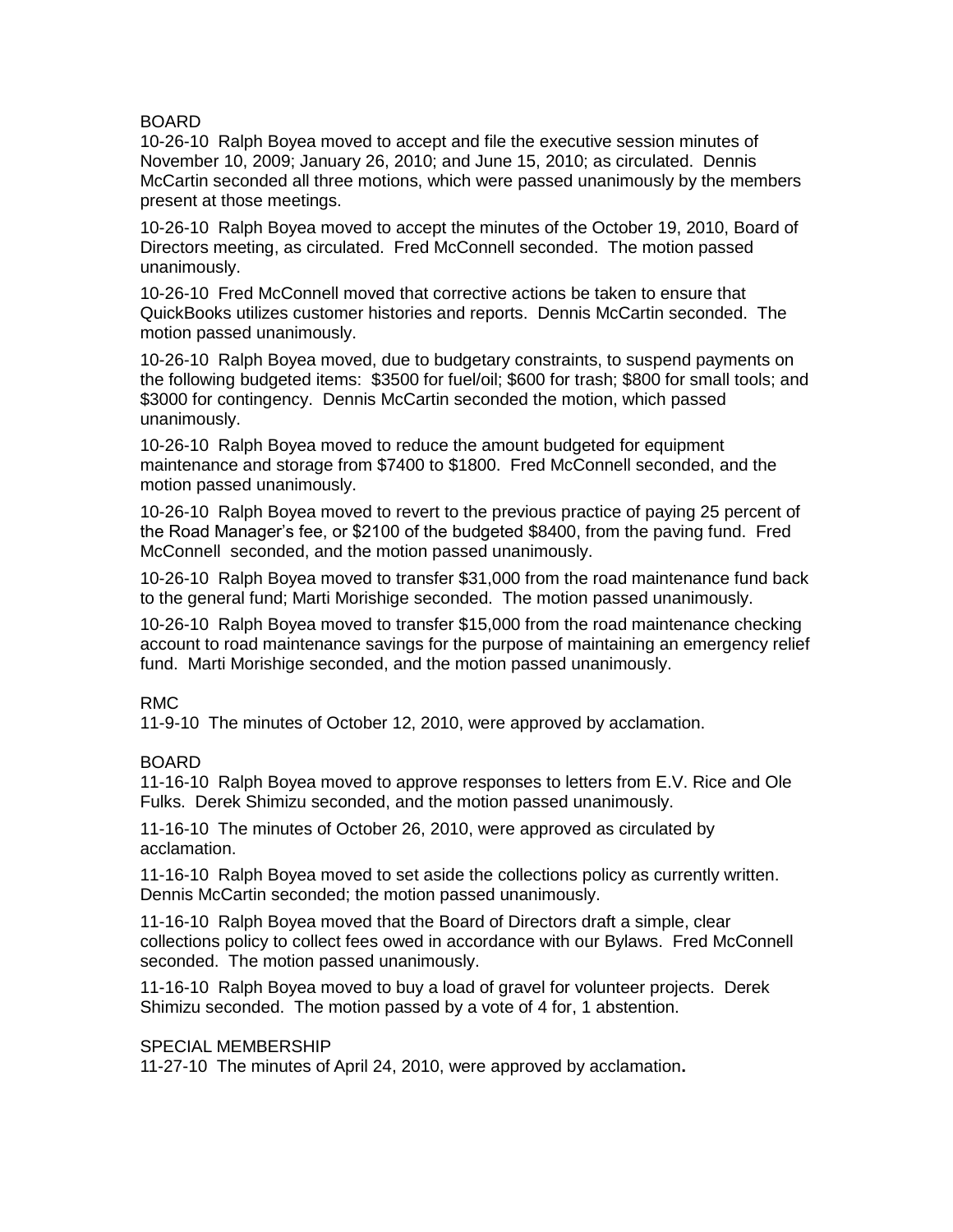### RMC

12-14-10 The minutes of November 9, 2010, were approved by acclamation.

### BOARD

12-21-10 Ralph Boyea moved to approve the minutes of November 16, 2010. Fred McConnell seconded, and the motion passed unanimously.

12-21-10 Ralph Boyea moved to appropriate \$4000 to clear an area on the Community Lot to store coral carbonate, to coldpatch the area, to buy coral carbonate and to buy tarps to cover the coral carbonate. Fred McConnell seconded. The motion passed by a vote of 4 for, 1 opposed.

12-21-10 Ralph Boyea moved to appropriate up to \$5500 to purchase a bucket, mower and wear blades for the Kubota tractor from the OLCA capital improvement fund. Derek Shimizu seconded. The motion passed unanimously.

12-21-10 Ralph Boyea moved to appropriate \$3500 from the paving fund to repair Pohaku Place and 35<sup>th</sup> Avenue. Dennis McCartin seconded. The motion passed by a vote of 4 for, 1 opposed.

12-21-10 Ralph Boyea moved to approve \$1270 for sledding 35<sup>th</sup> Avenue from Auli<sup>t</sup> i to Ilima. Dennis McCartin seconded. The motion passed by a vote of 4 for, 1 opposed.

12-21-10 Derek Shimizu moved to approve \$480 for two loads of cinder for a volunteer project on 40<sup>th</sup> Avenue. Fred McConnell seconded. The motion passed unanimously.

12-21-10 Ralph Boyea moved to approve \$5000 to grade and repair  $37<sup>th</sup>$  Avenue from Ainaloa to Auli`i. Fred McConnell seconded, and the motion passed unanimously.

12-21-10 Ralph Boyea moved to approve \$670 for one load of gravel for the unpaved lake section of 40<sup>th</sup> Avenue. Derek Shimizu seconded. The motion passed unanimously.

# RMC

1-11-11 The minutes of December 14, 2010, were approved by acclamation.

# RMC

2-8-11 The minutes of January 11, 2011, were approved by acclamation.

# BOARD

2-15-11 The minutes of December 21, 2010, were approved by acclamation.

2-15-11 Fred McConnell nominated James Kirkpatrick for interim Director. He was elected by a membership vote of 17 for, 0 opposed.

2-15-11 Marti Morishige moved that individual lot file records older than seven (7) years be discarded, except those with delinquent fees and/or assessments. Ralph Boyea seconded, and the motion passed unanimously.

2-15-11 Ralph Boyea moved to amend the wording of the reminder letter from "to mitigate your obligation" to "to help you meet your obligation." Derek Shimizu seconded. The motion passed unanimously.

2-15-11 Marti Morishige moved to send a reminder letter to those property owners 90 days late in payments. Ralph Boyea seconded, and the motion passed unanimously. 2-15-11 Fred McConnell moved to close the RMC \$0 balance petty cash account at Credit Union of Hawaii. Dennis McCartin seconded, and the motion passed unanimously.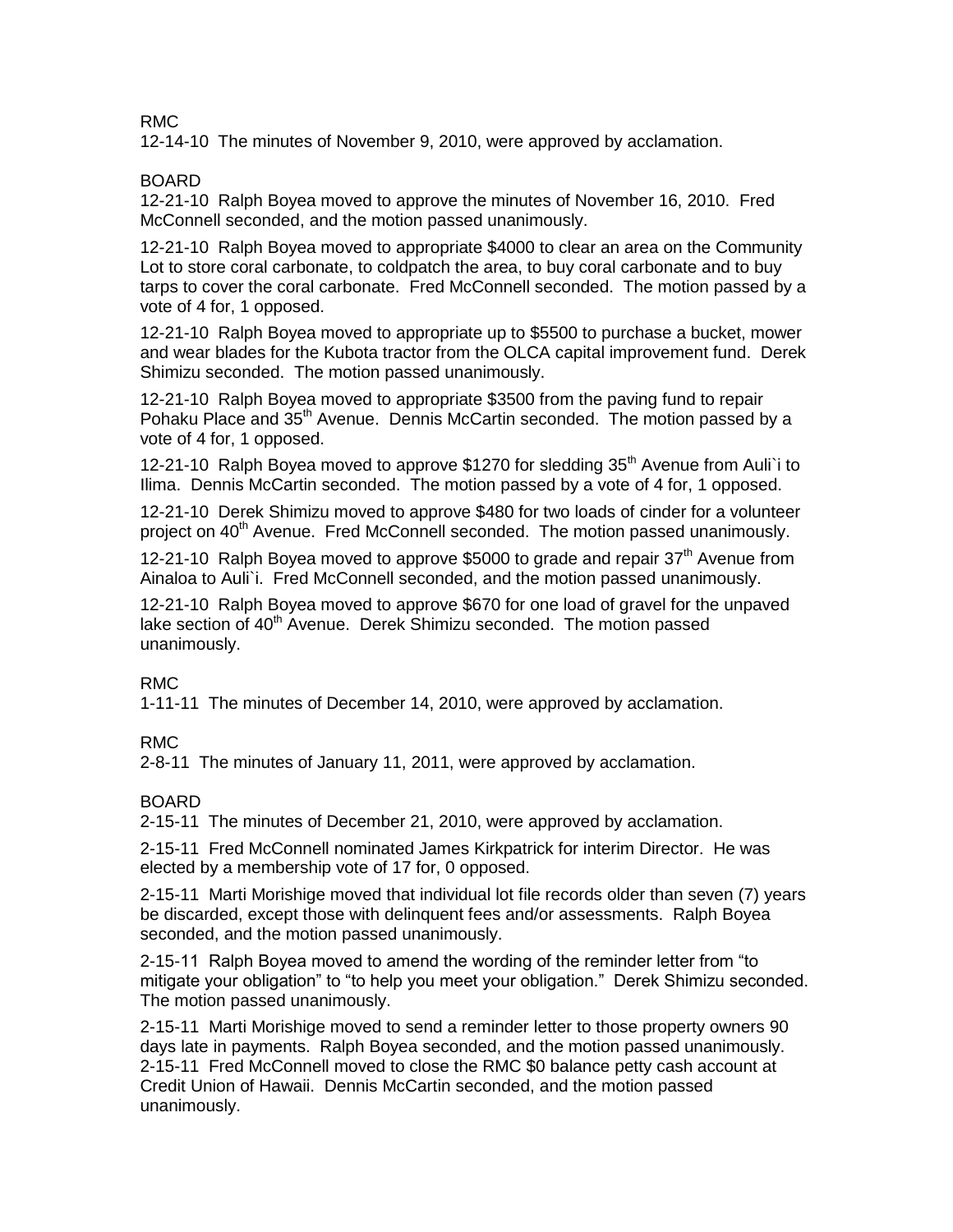2-15-11 Marti Morishige moved to allocate \$45,000 for prep work to pave Ilima Street, with the understanding that the Board will receive a written work proposal. Dennis McCartin seconded, and the motion passed unanimously.

2-15-11 Dennis McCartin moved to approve \$2700 for coldpatch for the repair of  $35<sup>th</sup>$ and Pohaku Place. Fred McConnell seconded, and the motion passed unanimously.

2-15-11 Marti Morishige moved to allocate \$420 for gravel for  $35<sup>th</sup>$  Avenue between Pohaku Place and Laniuma Street. Dennis McCartin seconded. The motion passed unanimously.

2-15-11 Ralph Boyea moved to approve up to \$1000 to complete the volunteer project on 40<sup>th</sup> Avenue, and that a special committee comprised of the Road Chair, Road Managers and any others who want to join meet to discuss what should be done to complete the project. Derek Shimizu seconded, and the motion passed unanimously.

#### RMC

3-8-11 Ralph Boyea moved to approve the minutes of February 8, 2011, as corrected. Derek Shimizu seconded, and the motion passed unanimously.

3-8-11 Derek Shimizu moved for the Road Maintenance Committee request that the Board of Directors appropriate \$6500 for a commercial grade mower. Jerry Gardner seconded, and the motion passed unanimously.

#### BOARD

3-15-11 Ralph Boyea moved to approve the minutes of February 15, 2011, as circulated. Derek Shimizu seconded, and the motion passed unanimously.

3-15-11 Derek Shimizu moved to have Fred McConnell create a new website with comparable functionality as the existing site at a lower cost. Dennis McCartin seconded; the motion passed by a vote of 3 for, 0 opposed, with 1 abstention.

3-15-11 Dennis McCartin moved to allocate from the Capital Fund another \$2000 to add to the original \$5500 designated for Kubota parts and repairs, for the purchase of a commercial mower. Derek Shimizu seconded; the motion passed unanimously.

3-15-11 Dennis McCartin moved and Derek Shimizu seconded to purchase two loads of cinder for Auli'i near  $41^{st}$  Ave. and three loads of gravel for  $41^{st}$ ,  $39^{th}$  and Laniuma, and the Road Managers' inventory, totaling \$1740. The motion passed unanimously.

3-15-11 Dennis McCartin moved to appropriate \$500 to drain side road lakes. Derek Shimizu seconded, and the motion passed unanimously.

# RMC

4-12-11 The minutes of March 8, 2011, were approved by acclamation.

4-12-11 Ralph Boyea moved to ask the Board to appropriate \$500 for mowing. Derek Shimizu seconded, and the motion passed unanimously.

4-12-11 Jerry Gardner moved to appropriate \$1200 to fix the potholed section of Pohaku Drive. Derek Shimizu seconded. The motion passed unanimously.

4-12-11 Ralph Boyea moved to recommend to the Board to use the existing paving fund to do rough prep work on roads yet to be paved according to the paving plan. Jerry Gardner seconded, and the motion passed unanimously.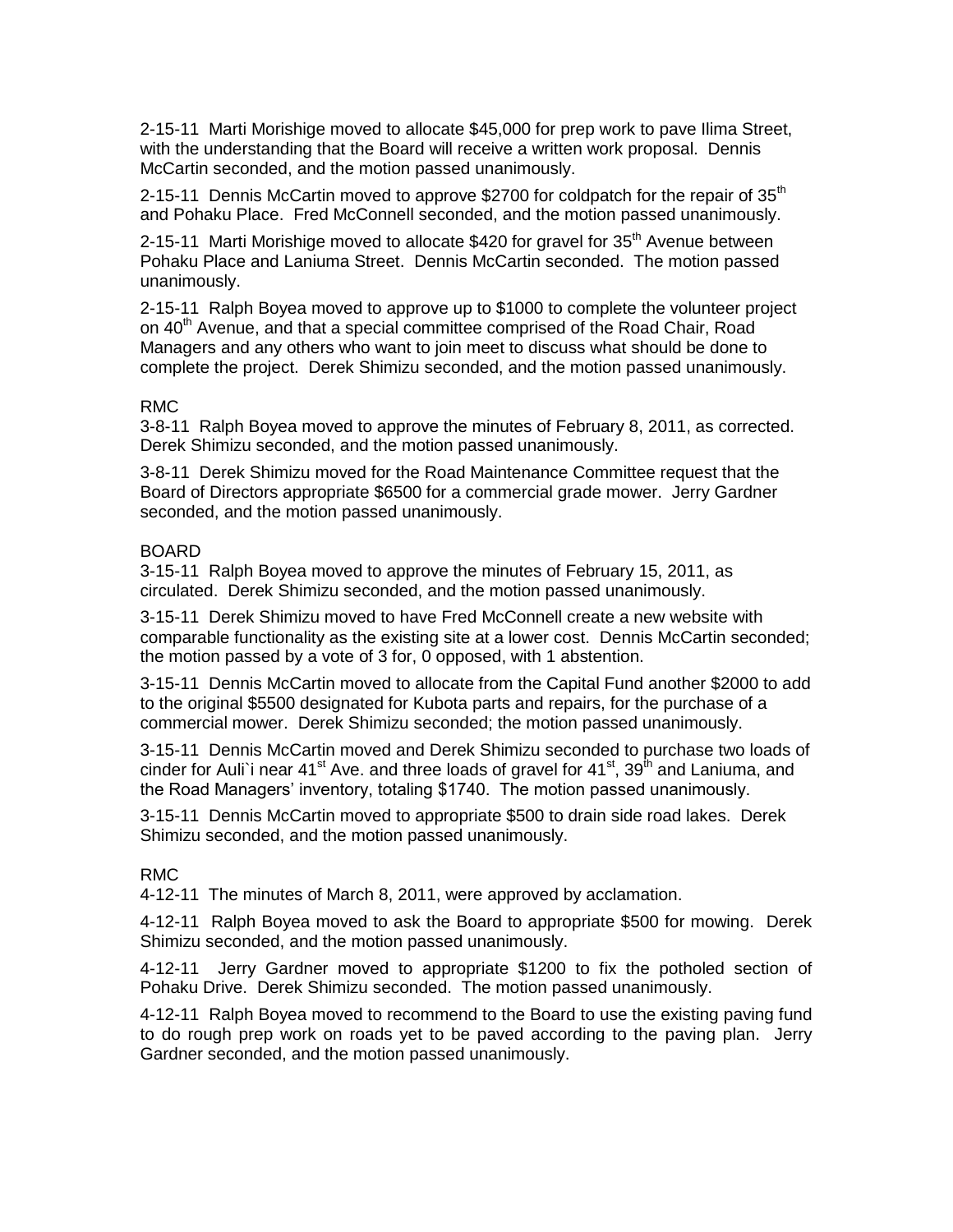### BOARD

4-19-11 Ralph Boyea moved to approve the minutes of March 15, 2011, as circulated. Derek Shimizu seconded, and the motion passed unanimously.

4-19-11 Marti Morishige moved to propose to raise the MRMA to \$150, \$60 to go to chipseal repairs, as needed. Ralph Boyea seconded. The motion failed by a vote of 2 for, 4 opposed.

4-19-11 Ralph Boyea moved to sign the lease for free office space in the Sure Save, LTD, building on Orchidland Drive, starting May 1, 2011. Dennis McCartin seconded. The motion passed unanimously.

4-19-11 Ralph Boyea moved that the Board authorize up to \$100 for copies of special use permits in Orchidland Estates. Fred McConnell seconded, and the motion passed unanimously.

4-19-11 Marti Morishige moved to roll over the legal fund certificate of deposit for one year. Ralph Boyea seconded, and the motion passed unanimously.

4-19-11 Dennis McCartin moved to approve \$500 for the road crew to begin mowing. Derek Shimizu seconded; the motion passed unanimously.

4-19-11 Dennis McCartin moved to approve \$1200 for a load of gravel and grader work on Pohaku Drive above 39<sup>th</sup> Avenue. Derek Shimizu seconded, and the motion passed unanimously.

#### MEMBERSHIP

4-30-11 Sherri Carden moved to approve the minutes of the membership meeting of Nov. 27, 2010, as written. Wes Owens seconded, and the motion passed unanimously.

4-30-11 Ralph Boyea moved to approve the 2011-2012 budget as presented. Dennis McCartin seconded, and the motion passed by a vote of 43 for, 0 opposed. Wayne Carey abstained.

4-30-11 Roger Hawney moved that the full membership approve to postpone Pohaku Drive and  $40<sup>th</sup>$  Avenue in the paving rotation until the issues of additional financial burden and liability are satisfied. Marti Morishige seconded. The motion passed by a vote of 42 for, 1 opposed.

4-30-11 Ralph Boyea moved to increase the MRMA to \$150, at least \$65 of which will go toward resurfacing our chipsealed roads that can still be repaired. This increase will be in effect for two years. Derek Shimizu seconded, and the motion passed by a vote of 25 for, 16 opposed, 1 abstention.

4-30-11 Wayne Carey moved that the Board of Directors work directly with the County to determine if 40<sup>th</sup> Avenue has been closed by private parties, and if so, what can be done to reopen it. Dennis McCartin seconded. The motion passed by a vote of 25 for, 7 opposed.

4-30-11 Wayne Carey moved to put before the membership the proposal to develop a grocery store at the intersection of Highway 130 and Auli`i Drive, presenting both sides, with the developer to offset any additional newsletter costs. Scott Stoddard seconded. The motion failed by a vote of 16 for, 23 opposed.

4-30-11 Susan Gregg moved to change the proposal for the Community Lot from a RMC storage building to a smaller general purpose building. Scott Stoddard seconded. The motion passed by a vote of 31 for, 0 against.